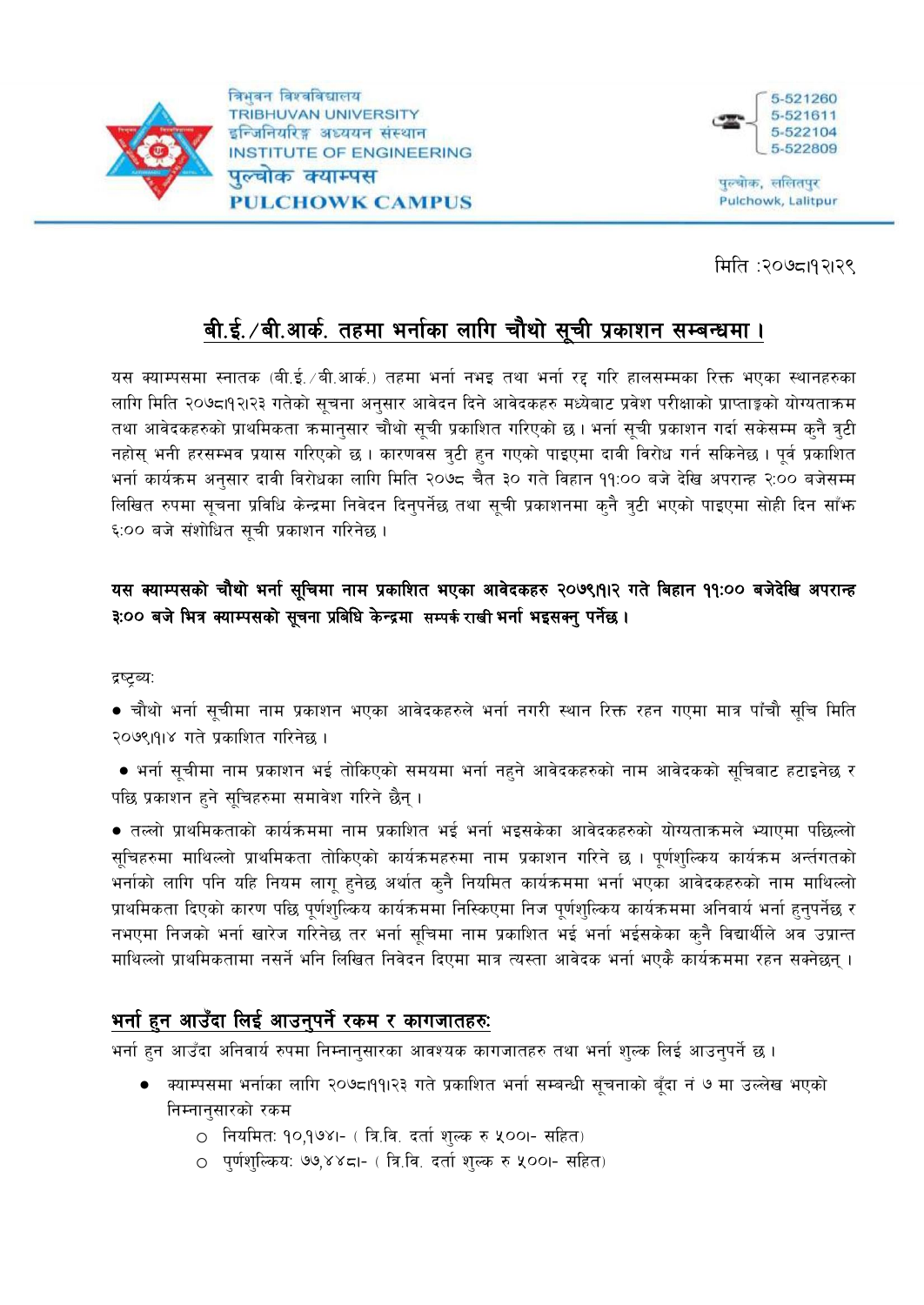



- 0 एरोस्पेस र केमिकल नियमित: १९,१७४।- ( त्रि.वि. दर्ता शुल्क रु ५००।- सहित)
- एरोस्पेस र केमिकल पुर्णशुल्किय: १,६३,४६४। ( त्रि.वि. दर्ता शुल्क रु ५००।- सहित)
- नेपाली नागरिकताको प्रमाणपत्रको सक्कल र प्रमाणित प्रतिलिपि १ प्रति ।
- इन्जिनियरिङ्ग अध्ययन संस्थान प्रवेश परीक्षामा बोर्डद्वारा संचालित वि.ई. ∕वि.आर्क. तहको प्रवेश परीक्षामा उत्तिर्ण गरेको Score Card १ प्रति ।
- एस.ई.ई. (SEE) वा सो सरहको परीक्षाको लब्धांक पत्र. शैक्षिक प्रमाण पत्र र चारित्रिक प्रमाणपत्रको सक्कल र प्रमाणित प्रतिलिपि १/१ प्रति ।
- उच्च माध्यमिक तह ( २⁄ए लेभल) मा भौतिक शास्त्र, रसायन शास्त्र तथा गणित विषय लिई भौतिक विज्ञान समूह वा दुवै पत्र गणित लिई जीव विज्ञान समूह वा इन्जिनियरिङ्ग डिप्लोमा तह वा सो सरहको परीक्षामा कुल पूर्णाङ्को कम्तिमा ४५ प्रतिशत, Letter Grading भएमा सबै विषयको Final Grade मा C Grade (वा ४५ प्रतिशत) प्राप्त गरी उत्तीर्ण गरेको लब्धाङ्रपत्र, शैक्षिक प्रमाणपत्र, चारित्रिक प्रमाणपत्रको सक्कल र प्रमाणित प्रतिलिपि १∕१ प्रति ।
- त्रि. वि. वाहेक अन्य परीक्षा बोर्ड बाट १०+२ तह वा सो सरहको परीक्षा उत्तीर्ण गर्नेहरुले सम्वन्धित बोर्डको माइग्रेसन सर्टिफिकेटको सक्कल र प्रमाणित प्रतिलिपि १ प्रति ।

भर्ना सम्बन्धी सूचना तथा यसै साथ संलग्न भर्ना सूची पुल्चोक क्याम्पसको Web Site: www.pcampus.edu.np मा पनि हेर्न सकिनेछ ।

> अध्यक्ष भर्ना समिति २०७८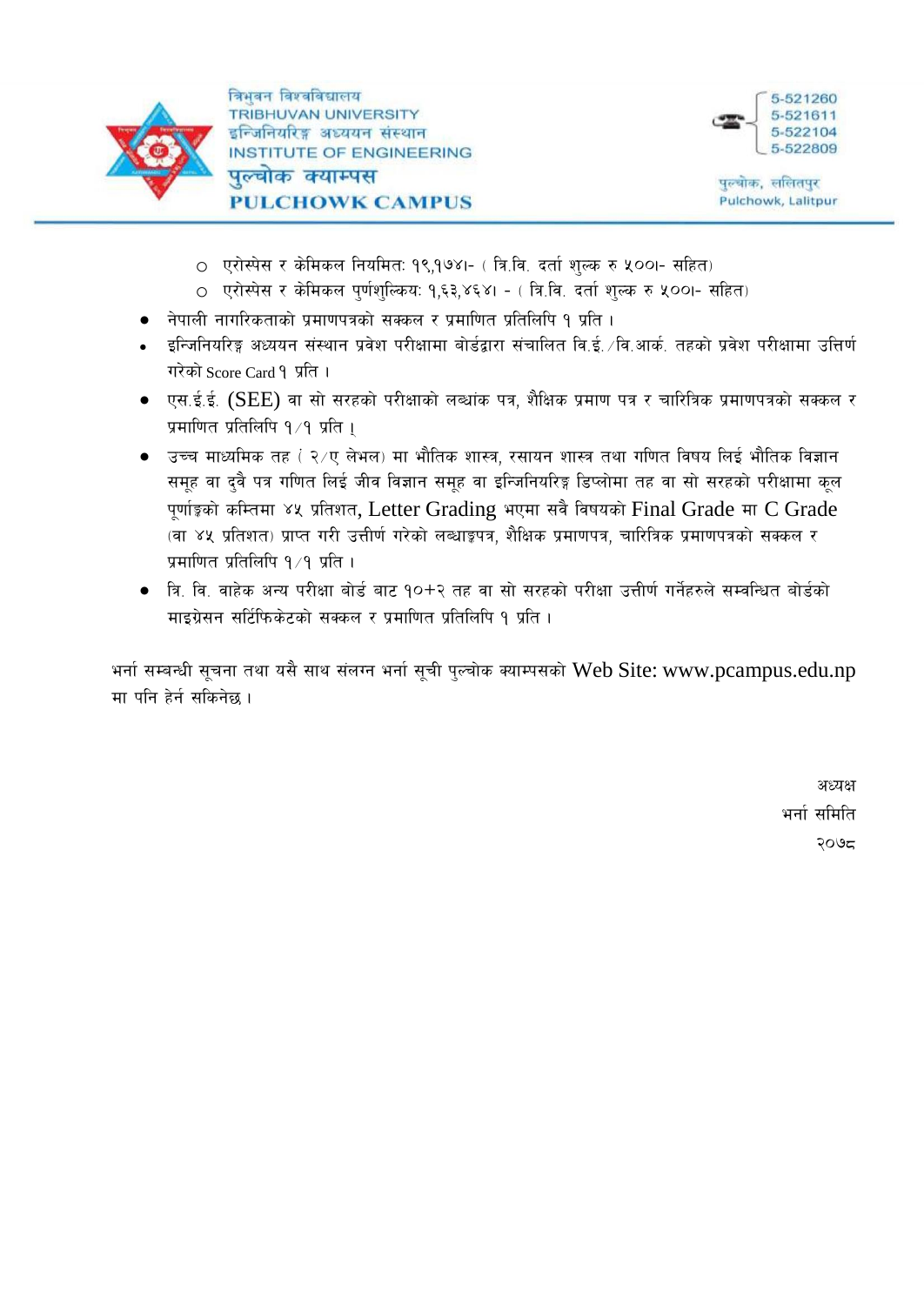## **Civil Engineering Full Fee (2)**

|           |                | <b>Applicant Detail</b> |               |                 |                                                         |  |  |  | <b>Priority Detail</b> |  |  |               |
|-----------|----------------|-------------------------|---------------|-----------------|---------------------------------------------------------|--|--|--|------------------------|--|--|---------------|
| <b>SN</b> | <b>Roll No</b> | <b>Applicant Name</b>   | <b>Gender</b> | <b>District</b> | Rank 1st 2nd 3rd 4th 5th 6th 7th 8th 9th 10th 11th 12th |  |  |  |                        |  |  | <b>Remark</b> |
|           | 1728           | MANOJ ACHARYA           | Male          | Nawalparasi     | 369                                                     |  |  |  |                        |  |  | New           |

## **Architecture Full Fee (4)**

|     |                | <b>Applicant Detail</b> |          |                 |                                                         |    |              |  | <b>Priority Detail</b> |            |  |  |        |
|-----|----------------|-------------------------|----------|-----------------|---------------------------------------------------------|----|--------------|--|------------------------|------------|--|--|--------|
| SN  | <b>Roll No</b> | <b>Applicant Name</b>   | Gender / | <b>District</b> | Rank 1st 2nd 3rd 4th 5th 6th 7th 8th 9th 10th 11th 12th |    |              |  |                        |            |  |  | Remark |
| . . | 1088           | l PUZA SHARMA           | Female   | Nawalparasi     | 802                                                     | 11 | $\sim$<br>ΤL |  | o                      | $\sqrt{2}$ |  |  | New    |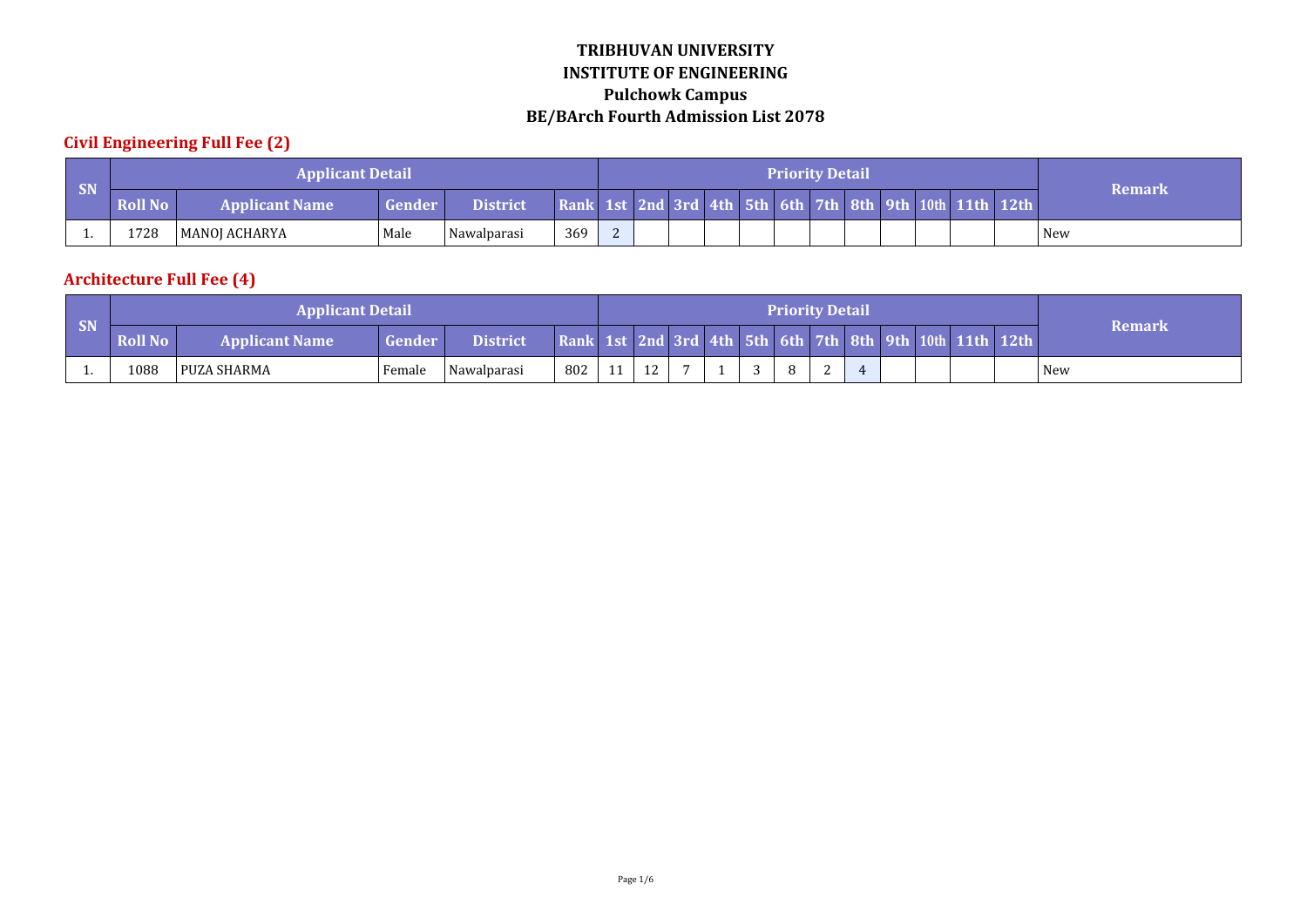## **Electrical Engineering Regular (5)**

|          |         | <b>Applicant Detail</b> |        |                 |     |  |  |  | <b>Priority Detail</b> |  |                                                         |                |
|----------|---------|-------------------------|--------|-----------------|-----|--|--|--|------------------------|--|---------------------------------------------------------|----------------|
| SN       | Roll No | <b>Applicant Name</b>   | Gender | <b>District</b> |     |  |  |  |                        |  | Rank 1st 2nd 3rd 4th 5th 6th 7th 8th 9th 10th 11th 12th | <b>Remark</b>  |
|          | 4598    | l ISHAN KATWAL          | Male   | Okhaldhunga     | 309 |  |  |  |                        |  |                                                         | <b>New</b>     |
| <u>.</u> | 3366    | RAJU MAHATO             | Male   | Mahottari       | 503 |  |  |  |                        |  |                                                         | Shifted from 6 |
|          | 2537    | l ASHBIN THAPA          | Male   | Rupandehi       | 550 |  |  |  |                        |  |                                                         | Shifted from 6 |

## **Electrical Engineering Full Fee (6)**

|     |                | <b>Applicant Detail</b> |        |                 |      |    |    |                     |   |    |                | <b>Priority Detail</b> |  |  |                                |                       |
|-----|----------------|-------------------------|--------|-----------------|------|----|----|---------------------|---|----|----------------|------------------------|--|--|--------------------------------|-----------------------|
| SN  | <b>Roll No</b> | <b>Applicant Name</b>   | Gender | <b>District</b> | Rank |    |    | 1st 2nd 3rd 4th 5th |   |    |                |                        |  |  | 6th 7th 8th 9th 10th 11th 12th | <b>Remark</b>         |
|     | 3446           | SUJAN NEPAL             | Male   | Sindhupalchok   | 735  | 27 | 6  |                     |   |    |                |                        |  |  |                                | Shifted from 28       |
| 2.  | 1909           | MURPHY CHAUDHARY        | Male   | Saptari         | 972  | 2  | 6  |                     |   |    |                |                        |  |  |                                | <b>New</b>            |
| 3.  | 8738           | VABESH KUMAR CHAUDHARY  | Male   | Saptari         | 979  | 6  |    |                     |   |    |                |                        |  |  |                                | New                   |
| 4.  | 4701           | SUJAN GAUTAM            | Male   | Baglung         | 1147 | 6  |    |                     |   |    |                |                        |  |  |                                | New                   |
| 5.  | 1431           | NIRUPAN KARKI           | Male   | Lalitpur        | 1156 | 12 | 2  | 8                   | 9 | 10 | $\overline{5}$ | 6                      |  |  |                                | Shifted from 28       |
| 6.  | 1970           | UTSAV RAJ KARKI         | Male   | Sarlahi         | 1164 | 6  |    |                     |   |    |                |                        |  |  |                                | New                   |
| 7.  | 3965           | BHARAT TAMANG GHISING   | Male   | Dolakha         | 1167 | 6  |    |                     |   |    |                |                        |  |  |                                | New                   |
| 8.  | 788            | <b>SAUGAT BHATTARAI</b> | Male   | Kathmandu       | 1180 | 6  |    |                     |   |    |                |                        |  |  |                                | New                   |
| 9.  | 9363           | SHASANK ADHIKARI        | Male   | Bara            | 1213 | 6  |    |                     |   |    |                |                        |  |  |                                | New                   |
| 10. | 8625           | RAAGINI UPADHYAY        | Female | Kathmandu       | 1271 | 6  | 10 |                     |   |    |                |                        |  |  |                                | New Female Quota(FmQ) |
| 11. | 472            | ROJA RAI                | Female | Ilam            | 1331 | 4  | 6  |                     |   |    |                |                        |  |  |                                | New Female Quota(FmQ) |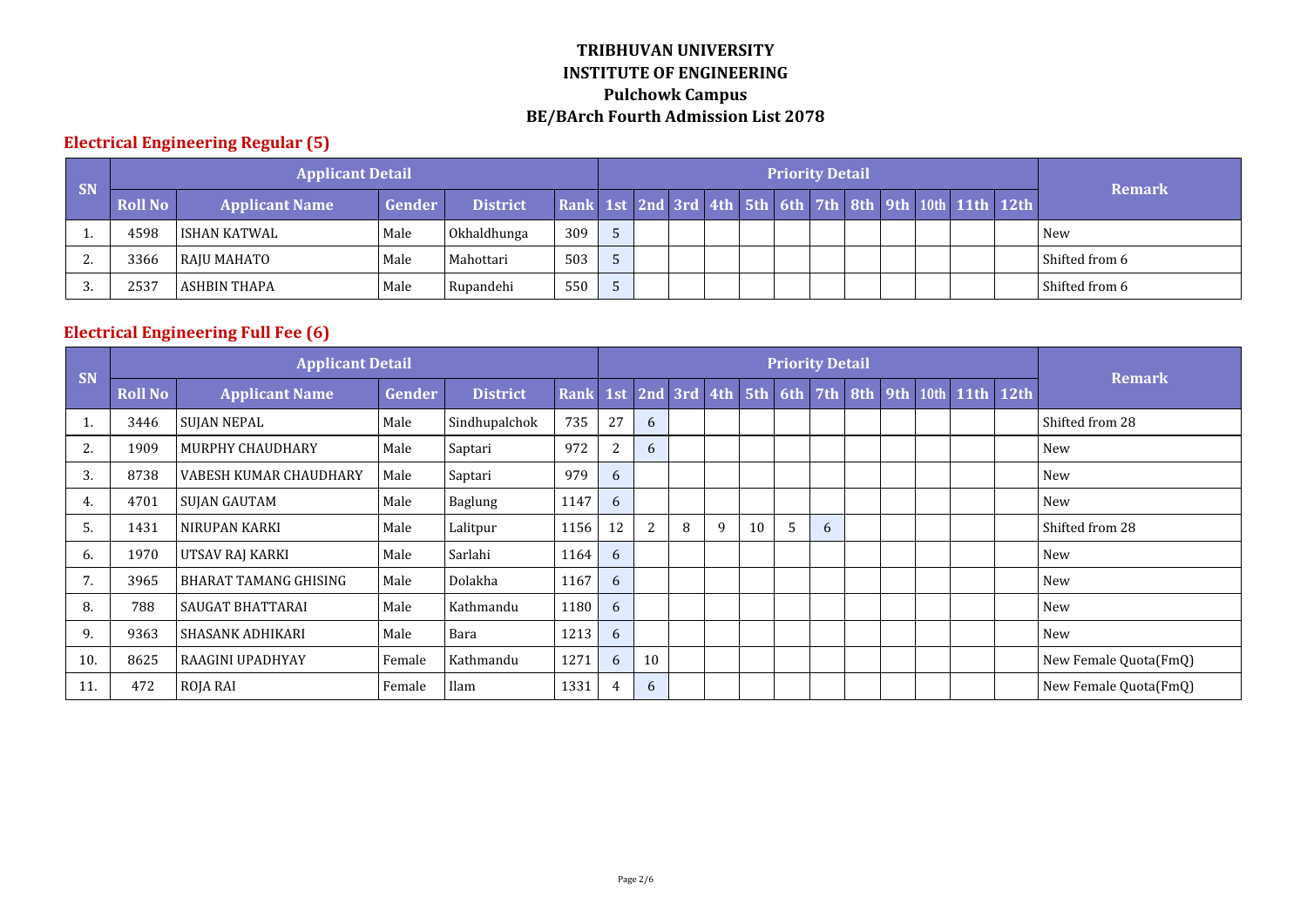#### **Electronics, Communication and Information Engineering Full Fee (8)**

|           |                | Applicant Detail      |        |                 |     |          |  |  | <b>Priority Detail</b> |  |                                                         |                |
|-----------|----------------|-----------------------|--------|-----------------|-----|----------|--|--|------------------------|--|---------------------------------------------------------|----------------|
| <b>SN</b> | <b>Roll No</b> | <b>Applicant Name</b> | Gender | <b>District</b> |     |          |  |  |                        |  | Rank 1st 2nd 3rd 4th 5th 6th 7th 8th 9th 10th 11th 12th | <b>Remark</b>  |
|           | 3959           | l NABIN SHRESTHA      | Male   | Syangja         | 483 | $\Omega$ |  |  |                        |  |                                                         | <b>New</b>     |
|           | 2680           | l SALIZ THAPA         | Male   | Nawalparasi     | 492 | $\Omega$ |  |  |                        |  |                                                         | <b>New</b>     |
|           | 960            | l SANDIP ACHARYA      | Male   | Baglung         | 497 |          |  |  |                        |  |                                                         | Shifted from 5 |

## **Mechanical Engineering Regular (9)**

| SN  |                | <b>Applicant Detail</b> |               |                 |                                                         |        |          |    |  | <b>Priority Detail</b> |  |  |        |
|-----|----------------|-------------------------|---------------|-----------------|---------------------------------------------------------|--------|----------|----|--|------------------------|--|--|--------|
|     | <b>Roll No</b> | <b>Applicant Name</b>   | <b>Gender</b> | <b>District</b> | Rank 1st 2nd 3rd 4th 5th 6th 7th 8th 9th 10th 11th 12th |        |          |    |  |                        |  |  | Remark |
| . . | 5068           | NAW RAJ JOSHI           | Male          | Baitadi         | 615                                                     | $\sim$ | $\Omega$ | 10 |  |                        |  |  | New    |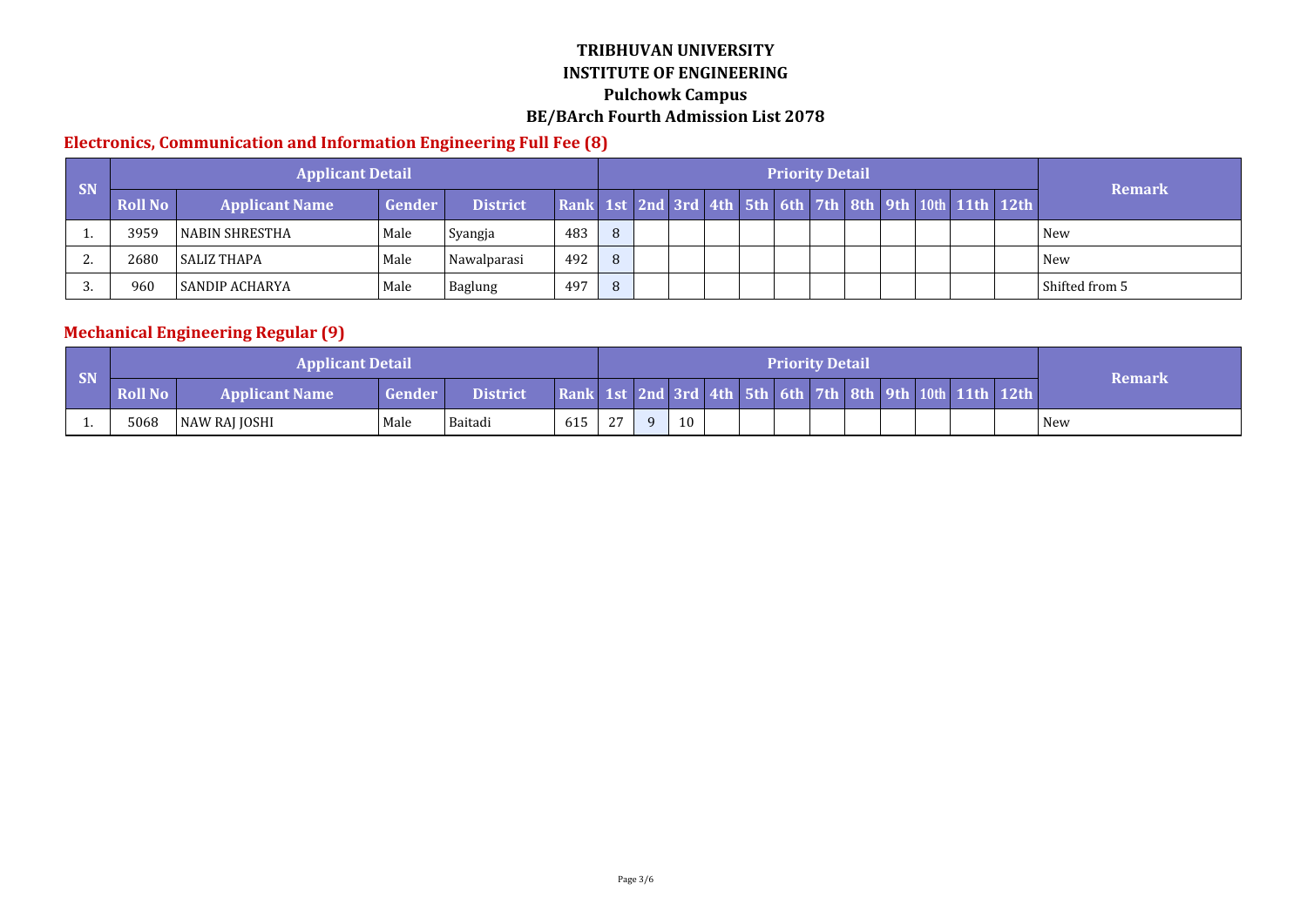## **Mechanical Engineering Full Fee (10)**

|           |                | <b>Applicant Detail</b> |        |                 |                                                         |          |    |  | <b>Priority Detail</b> |  |  |  |               |
|-----------|----------------|-------------------------|--------|-----------------|---------------------------------------------------------|----------|----|--|------------------------|--|--|--|---------------|
| <b>SN</b> | <b>Roll No</b> | <b>Applicant Name</b>   | Gender | <b>District</b> | Rank 1st 2nd 3rd 4th 5th 6th 7th 8th 9th 10th 11th 12th |          |    |  |                        |  |  |  | <b>Remark</b> |
|           | 1510           | l SIDDHANT YADAV        | Male   | Mahottari       | 707                                                     | $\Omega$ | 10 |  |                        |  |  |  | New           |
| <u>.</u>  | 8005           | RAJIB MANDAL            | Male   | Dhanusha        | 806                                                     | 10       |    |  |                        |  |  |  | New           |
|           | 5635           | YOGESH BOGATI           | Male   | Myagdi          | 820                                                     | 10       |    |  |                        |  |  |  | <b>New</b>    |

## **Aerospace Engineering Regular (27)**

| SN  |                | <b>Applicant Detail</b> |               |                 |                                                         |          |  |  | <b>Priority Detail</b> |  |  |        |
|-----|----------------|-------------------------|---------------|-----------------|---------------------------------------------------------|----------|--|--|------------------------|--|--|--------|
|     | <b>Roll No</b> | <b>Applicant Name</b>   | <b>Gender</b> | <b>District</b> | Rank 1st 2nd 3rd 4th 5th 6th 7th 8th 9th 10th 11th 12th |          |  |  |                        |  |  | Remark |
| . . | 2693           | l SUMAN SHARMA          | Male          | Salyan          | 590                                                     | $\gamma$ |  |  |                        |  |  | New    |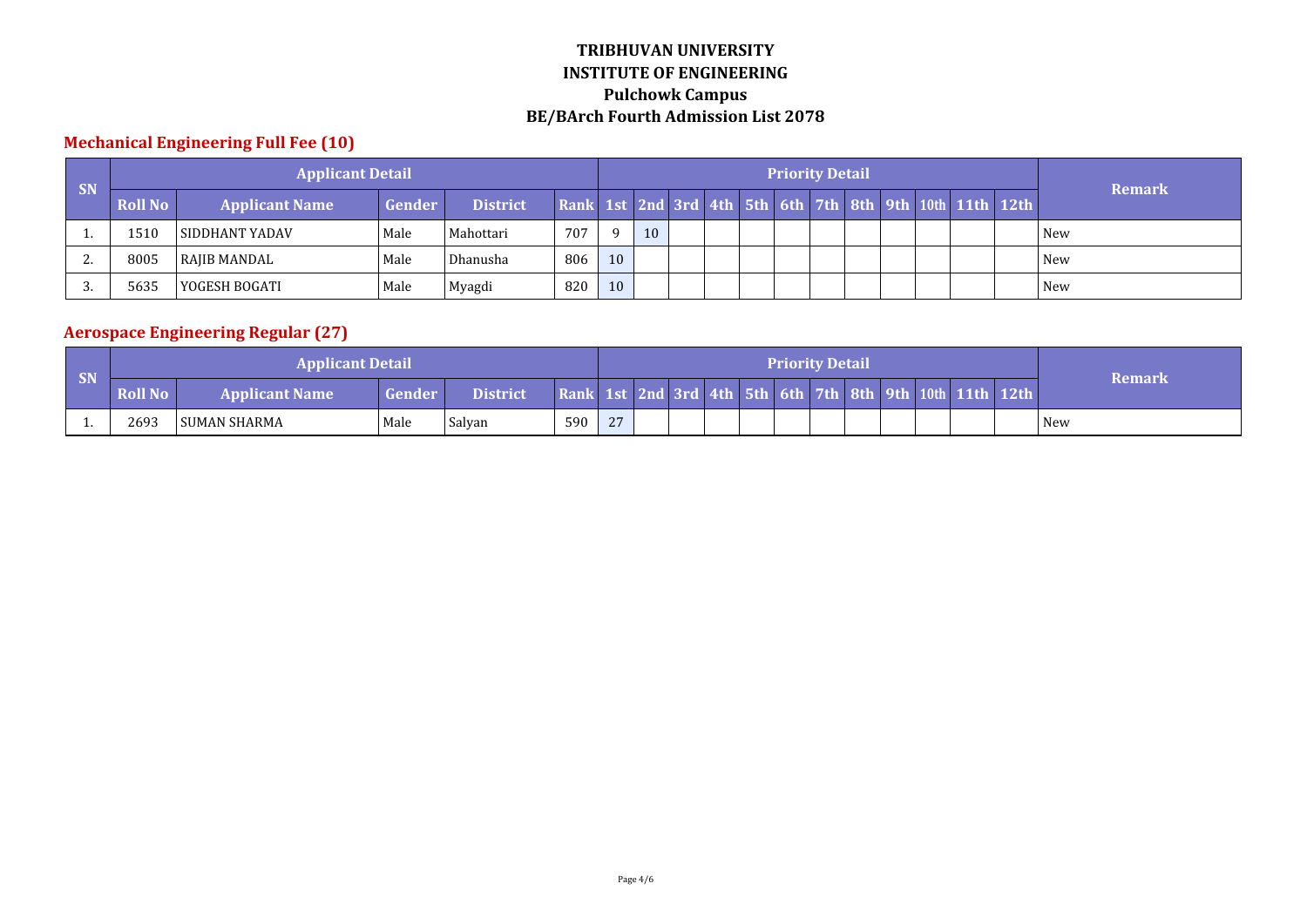## **Aerospace Engineering Full Fee (28)**

|    |                | <b>Applicant Detail</b> |        |                 |                                                         |    |    |  | <b>Priority Detail</b> |  |  |  |                 |
|----|----------------|-------------------------|--------|-----------------|---------------------------------------------------------|----|----|--|------------------------|--|--|--|-----------------|
| SN | <b>Roll No</b> | <b>Applicant Name</b>   | Gender | <b>District</b> | Rank 1st 2nd 3rd 4th 5th 6th 7th 8th 9th 10th 11th 12th |    |    |  |                        |  |  |  | <b>Remark</b>   |
|    | 3943           | l RISHAV CHAND          | Male   | Kathmandu       | 905                                                     | 27 | 28 |  |                        |  |  |  | New             |
| Ζ. | 2322           | BIKASH KUMAR JAISWAL    | Male   | Bara            | 1382                                                    | 27 | 28 |  |                        |  |  |  | New             |
| 3. | 1538           | SUBASH SAPKOTA          | Male   | Rautahat        | 1386                                                    | 6  | 28 |  |                        |  |  |  | New             |
| 4. | 4034           | <b>PRANISH UPRETY</b>   | Male   | Jhapa           | 1706                                                    | 27 | 28 |  |                        |  |  |  | New             |
| 5. | 2143           | <b>ENZELA NEUPANE</b>   | Female | Kathmandu       | 1750                                                    | 8  | 28 |  |                        |  |  |  | <b>New</b>      |
| 6. | 2729           | PRANISH BISHOWKARMA     | Male   | Chitawan        | 1777                                                    | 28 |    |  |                        |  |  |  | <b>New</b>      |
|    | 3272           | AJITA GODAR             | Female | Palpa           | 2078                                                    | 10 | 28 |  |                        |  |  |  | New             |
| 8. | 7818           | <b>BASANT KARKI</b>     | Male   | Mahottari       | 2146                                                    | 28 |    |  |                        |  |  |  | New             |
| 9. | 446            | <b>DIPESH PAUDEL</b>    | Male   | Kapilbastu      | 2252                                                    | 28 |    |  |                        |  |  |  | Shifted from 30 |

## **Chemical Engineering Regular (29)**

|           |                | <b>Applicant Detail</b> |        |                 |                                                         |    |  |  | <b>Priority Detail</b> |  |  |               |
|-----------|----------------|-------------------------|--------|-----------------|---------------------------------------------------------|----|--|--|------------------------|--|--|---------------|
| <b>SN</b> | <b>Roll No</b> | <b>Applicant Name</b>   | Gender | <b>District</b> | Rank 1st 2nd 3rd 4th 5th 6th 7th 8th 9th 10th 11th 12th |    |  |  |                        |  |  | <b>Remark</b> |
|           | 1590           | l KABITA NEUPANE        | Female | Kailali         | 936                                                     | 29 |  |  |                        |  |  | <b>New</b>    |